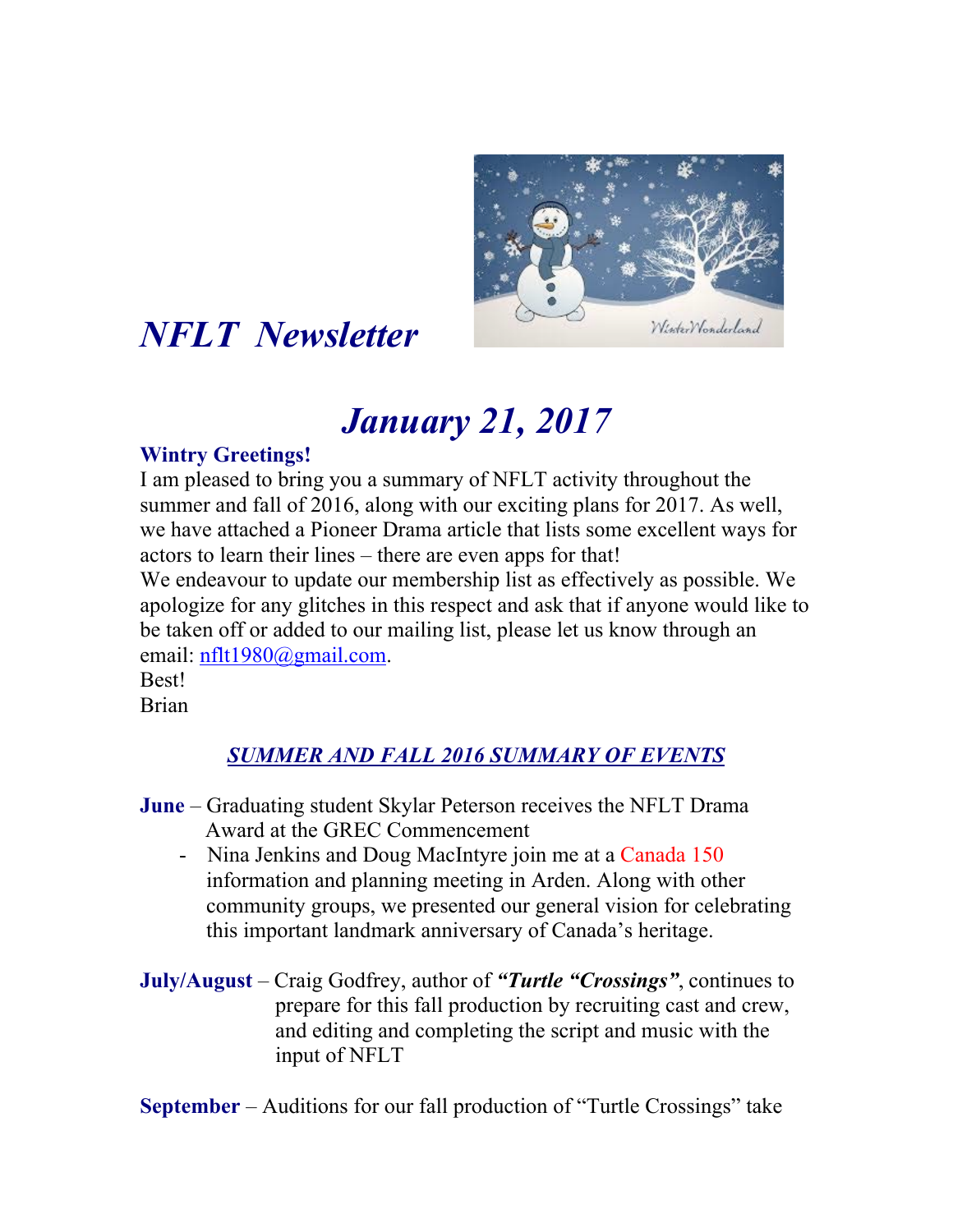place and rehearsals begin not too long after

**September 25** – NFLT Awards Afternoon, Tichborne Hall

*NFLT Awards, September 25, 2016* 



Nick and Jocelyn Whalen, Martina Field, John Stephen

**October** - executive finalizes NFLT's plans for Canada 150

**November 24-27** – Highly successful performances of *"Turtle Crossings"*



Brother/sister team Craig Godfrey and Kathy Bonsall bring us *"Turtle Crossings"*

**December** - *Festival of Trees* – the NFLT tree decorated by Nina Jenkins and Pam Woods wins first prize in their category!

**January 2017** – Doug MacIntyre receives an NFLT Lifetime Recognition Award as we bid him farewell and best of luck in B.C.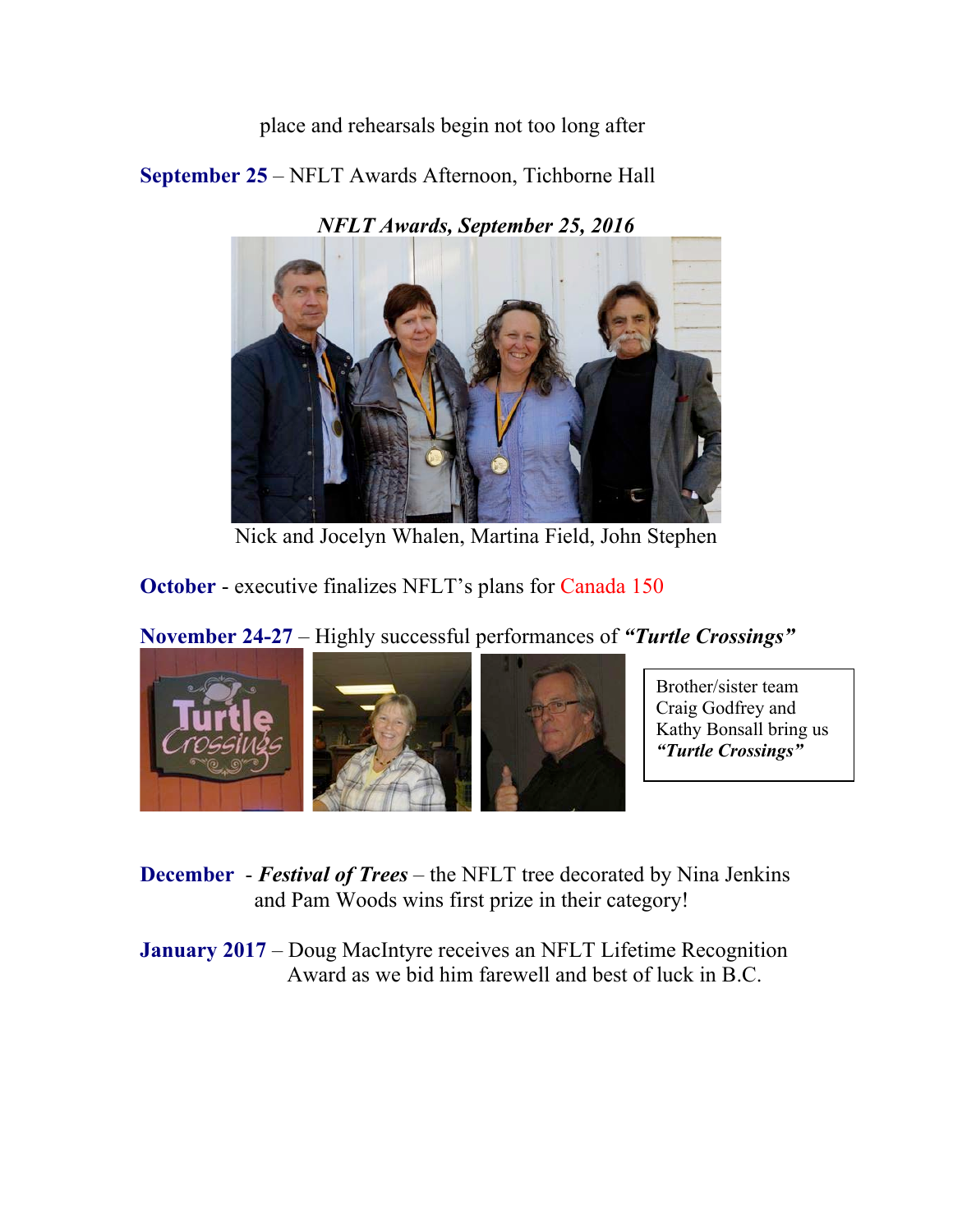

#### *POINTS OF INFORMATION*

- 1) NFLT thanks the Treasure Trunk for their continued support, most recently donating to us stage risers, a carpet and a high chair
- 2) *Classic Theatre Festival Perth* (an award-winning professional summer theatre that draws audiences from across Eastern Ontario every summer, producing hits from the golden age of Broadway), has kindly offered to perform a benefit play for us next summer. The idea is we choose one of their summer productions, sell as many tickets for it as we can, and keep \$15 on every \$34 ticket we sell. So…if there is anyone interested in spearheading or participating in this fund-raising opportunity, please contact us nflt1980@gmail.com
- 3) Thanks to Sally Angle and Nina Jenkins for their on-going work in organizing the costume storage centre at the Tichborne Hall. Speaking of costumes, we are looking for people interested in dressing up in turn of century costumes and mingling at the different events associated with *Heritage Weekend* in February and Canada 150. Please contact us if interested at  $nflt1980@gmail.com$
- 4) *SPRING PRODUCTION* We have changed our spring production from "The hand that cradles the rock" to **"Here on the flight path".**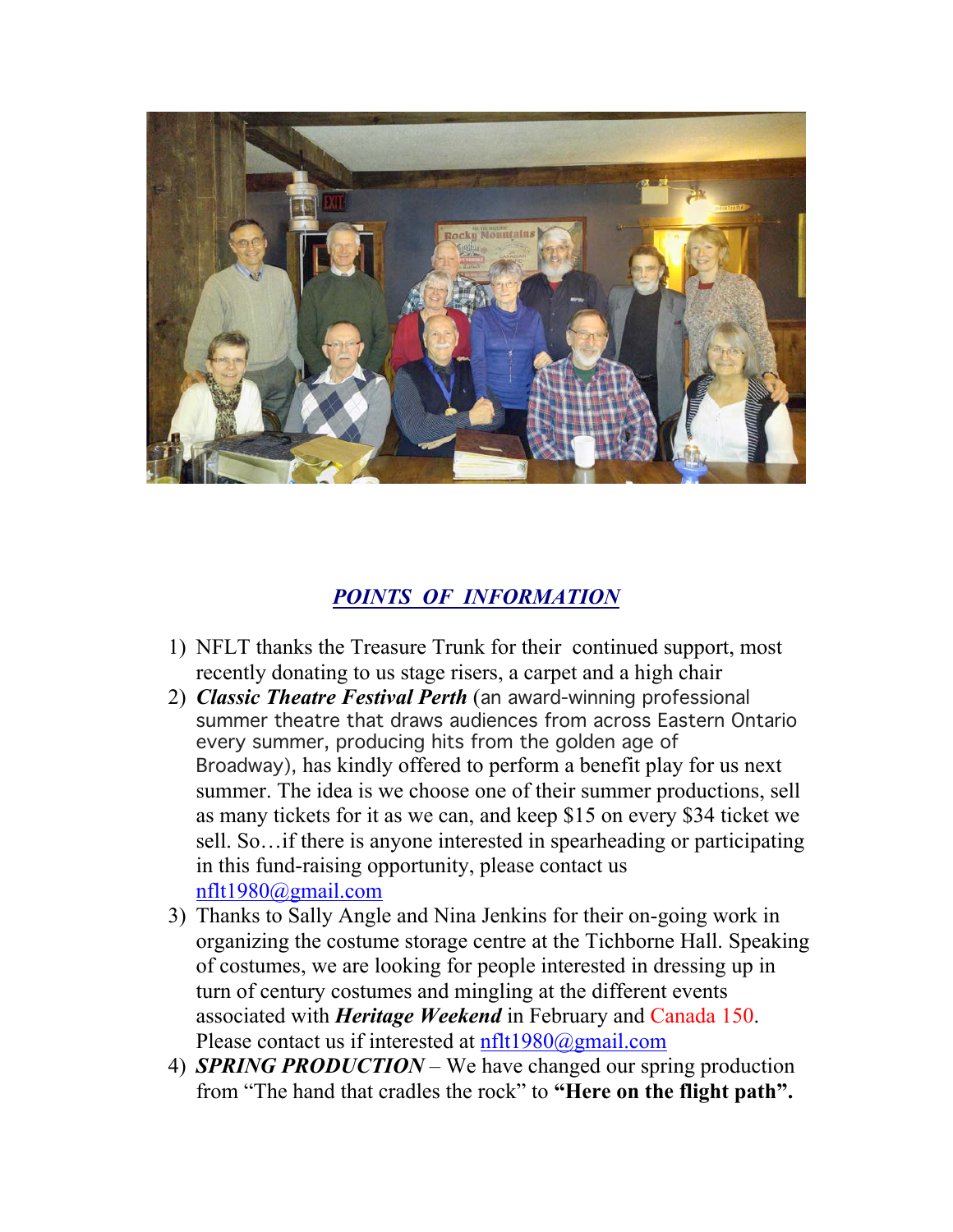The play is an adult comedy by Norm Foster: set on adjoining balconies in a big city apartment building, the play follows John Cummings as he interacts with 3 women, Fay, Angel and Gwen, who become his neighbours over a  $3\frac{1}{2}$  year period. It is said to be hilarious and at times touching. 3 acts, 1 male, 3 female required. **John Pariselli** will direct and will be looking for not only actors, but a production team as well. Check our website and the Frontenac News for upcoming audition dates.

**5)** *NFLT* member **Tim White** is awarding bursaries for his dance studio lessons in Arden to interested students. Gillian Hofman was the first to receive this incentive, and Sidney Drew was chosen as the current recipient.

### **6) NFLT's PROGRAMME Canada 150**

November, 2016 - "Turtle Crossings" - This play by Craig Godfrey includes cottage life as a theme, and serves as a warm-up for Canada 150 in terms of the celebration of an aspect of Central Frontenac's heritage

February, 2017 - NFLT's presence at Central Frontenac's Heritage Events Weekend in terms of actors donning turn of the century costumes and appearing in role at the different events (evening concert, Polar Bear Plunge, Pioneer Activity Afternoon, Snowshoe Outing etc.)

April, 2017 - NFLT will acknowledge and promote Canada 150 in conjunction with our spring production of "Here on the Flight Path"

July, 2017 - NFLT's participation in the Canada Day Parade

August, 2017 - NFLT Student Theatre Camp culminating in a presentation in conjunction with the NFCS summer celebration

November, 2017 - "Central Frontenac Forever" - the NFLT revue that includes fun and local colour, highlighting the one act play by North Frontenac residents Debbie Ibey and Carol Hillier entitled "The Wedding". This aims for cross township participation.

December, 2017 – Participation in the Festival of Trees

## Newsletter: Working with Student Actors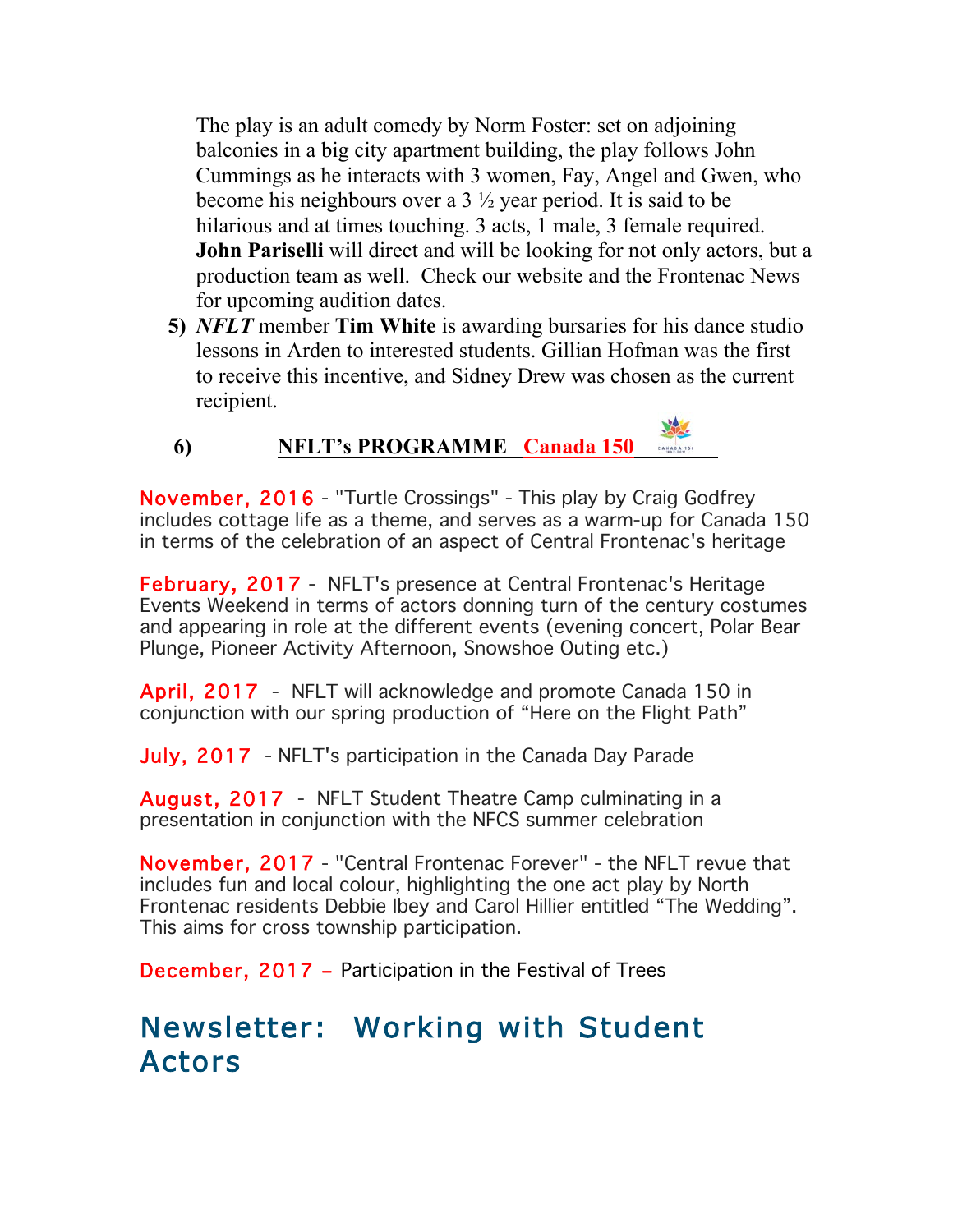#### Help Students Learn Their Lines – Valuable Approaches

#### By Mike Steele

### Tips on Learning Lines

Mike Steele has been writing and directing as far back as he can remember. He spent the bulk of his teenage years performing in school and community theatre productions and continued to act through college while he completed a BS in elementary education and sociology. Mike directs school and community theatre productions and teaches cooperative drama workshops, a process in which he incorporates writing into the creative process.

It's the final week of rehearsals for the school play you're directing. You're frazzled as you sit in the booth and organize lighting cues with the technical director, jot notes about last minute alterations you'd like your costumer to make, and frantically text message the set designer that the walls are a little too orange. At least the cast is well rehearsed. The scene onstage is running smoothly until... SILENCE! The students stand frozen, waiting for one young actor to speak, but he doesn't seem to notice that he's missed his line.

We've all been in this type of situation when working with student actors. Memorizing dozens (if not hundreds) of lines and the order in which to say them can be challenging for any actor, but it seems like an especially daunting task for the young and novice. I find myself repeating the same phrase year after year to my high school students: "I can't learn your lines for you."

And it's true. As directors, we can't learn the lines for our casts. Are we resigned to simply sit back and watch our actors struggle through the line learning process, though? Absolutely not. We may not be able to learn the lines for these young thespians, but there are a few strategies we can employ to help make the transition off book as painless as possible for everyone involved.

1. Record the read-through (not just the performance) and offer it to the cast. Many actors find that they best memorize their lines by listening to the dialogue over and over. Your more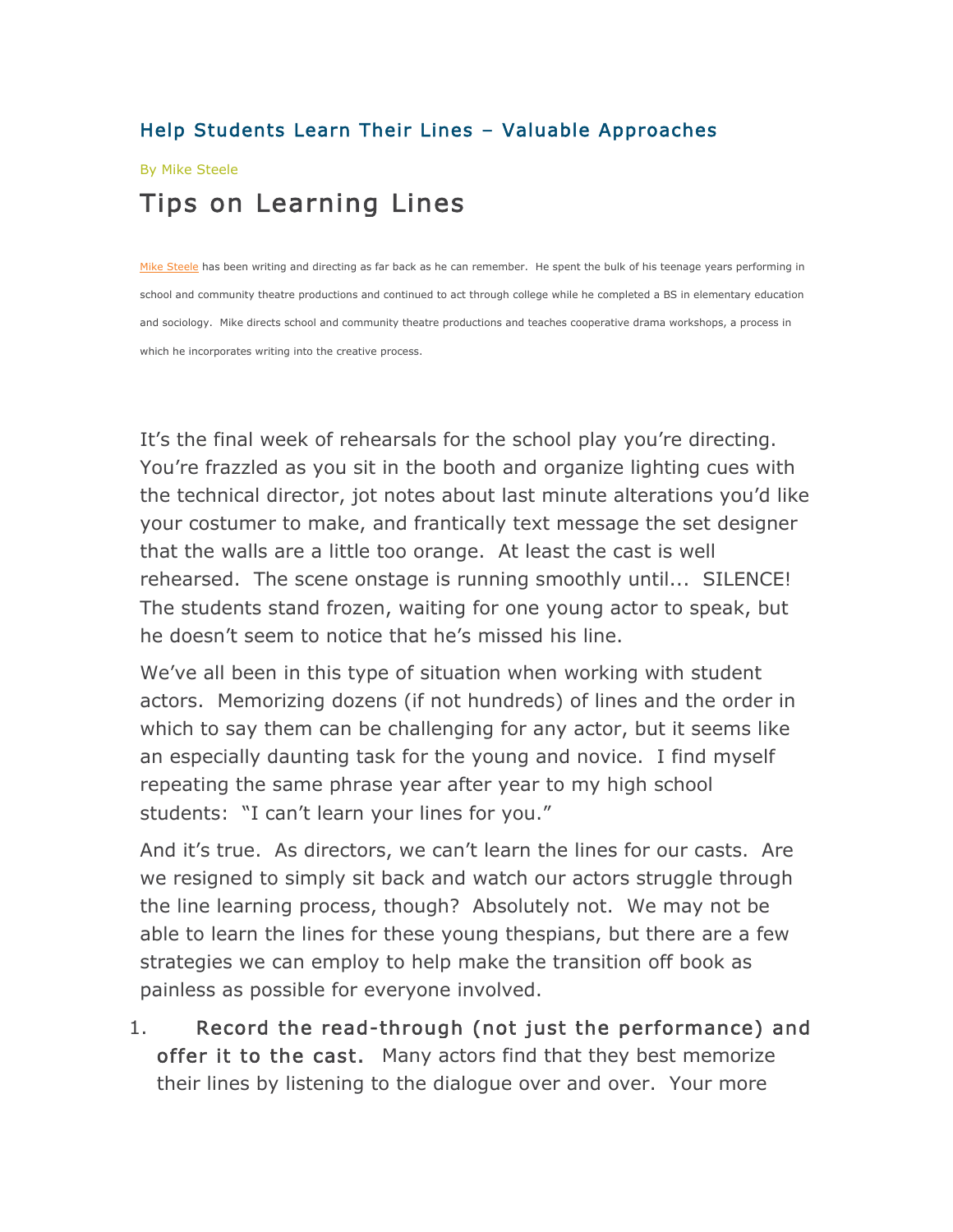conscientious students might record themselves reading the script aloud, but others might not have the skills or know-how. Why should each cast member have to go through the trouble of producing his own recording, anyway? You can simplify the process by making an audio recording of the first read-through of the script. Distribute CD or mp3 copies of the recording to the cast and encourage your students to listen to the recordings whenever they would normally listen to music: as they get dressed, during car rides, while they're working out, when they're falling asleep, etc. If you separate each scene as a different track on the recording, it will be easier for individual cast members to find the parts of the show that they need to memorize.

- 2. Spread out the off book fun. A full length script can contain 90 or more minutes of dialogue that a cast must collectively memorize. Many directors require their actors to be off book for a whole act or even the entire play at once. For an actor, it can seem like an impossible task to sit down and memorize such large chunks of text. Consider adjusting the schedule so that you only ask the cast to memorize individual scenes or smaller portions of the script at one time. While the final off book date might remain where it normally would be in the rehearsal process, these smaller and more manageable memorization challenges will be less overwhelming to your young actors.
- 3. Extra credit might provide extra motivation. Many actors find that they best memorize their lines by writing the dialogue over and over. While this may seem tedious, it's a tried and true technique practiced by many professionals. This method may work for some and be a big bore for others, but encourage your students to give it a shot. Offer extra credit to any actor who turns in a notebook with each of his lines handwritten ten times in a row. And if your show isn't for a class where extra credit applies, create some other incentive for actors willing to go the extra mile. And whether for a class or not, you can require this assignment for your students who fail to memorize their lines by a certain date.
- 4. Have students rehearse even when they're not rehearsing. Many actors find that they best memorize their lines